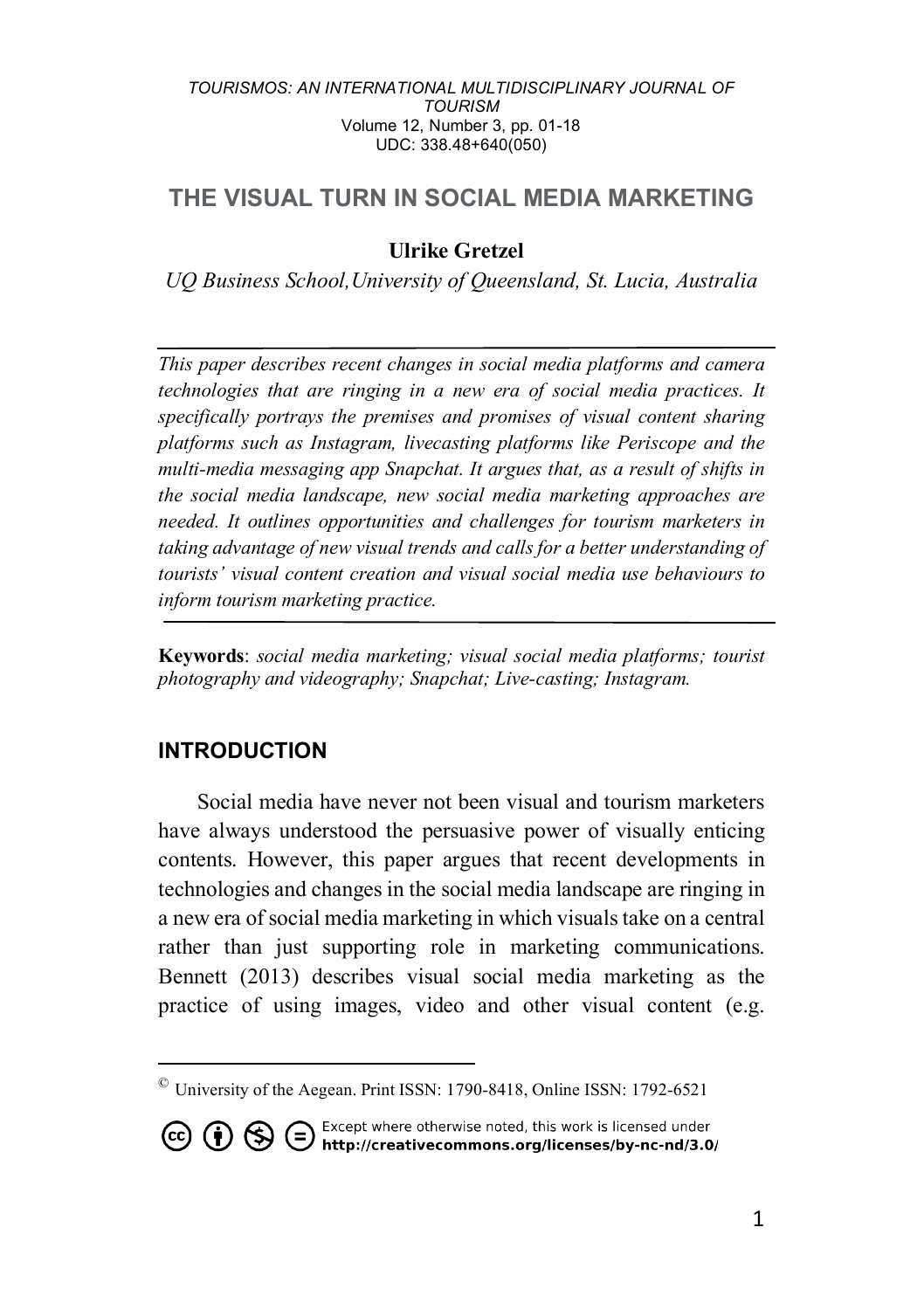infographics) to more effectively reach social media audiences. Such a stronger emphasis or maybe exclusive focus on visual contents calls for a greater need to understand the practices of consumers regarding visual social media content creation and consumption, encourages new ways of engaging with potential and existing customers on social media, especially newly emerged platforms specifically dedicated to visual contents, and requires different approaches to social media monitoring.

The importance of visuals in the social media realm can be demonstrated easily through social media statistics. Social Media Today (2015) reports that in 2014, 1.8 billion images were shared every day on social media globally. YouTube has over a billion users who watch hundreds of millions of hours of YouTube videos, the number of hours people spend watching videos on YouTube has increased by 60% compared to the previous year, and the number of people watching YouTube each day has increased by 40% since March 2014 (YouTube, 2016). Zephoria Digital Marketing (2015) reports that photo uploads on Facebook total 300 million a day. Google+ users have uploaded 3.4 billion photos (Bennett, 2013). On Instagram, an average of 80 million photos are shared every day (Instagram, 2016) and Pinterest claims to have more than 100 million monthly active users curating visual pins (Beck, 2015a). Mark Zuckerberg predicts that in five years most Facebook content will be video and suggests that Facebook video contents were getting 3 billion views a day (Beck, 2015b). Many of these visuals posted to social media are travel related. A search on Flickr with the keyword "travel" results in over 14 million hits. TripAdvisor currently hosts over 53 million photos uploaded by travellers (TripAdvisor, 2016). The much smaller community VirtualTourist.com houses 3.7 million photos (VirtualTourist.com). Yet, it is not a continuation of this trend but a clear transformation of platforms and visual contents that forms the basis of the arguments presented in this paper.

To illustrate the need for a visual turn in social media marketing, the paper will first discuss changing visual consumer practices in light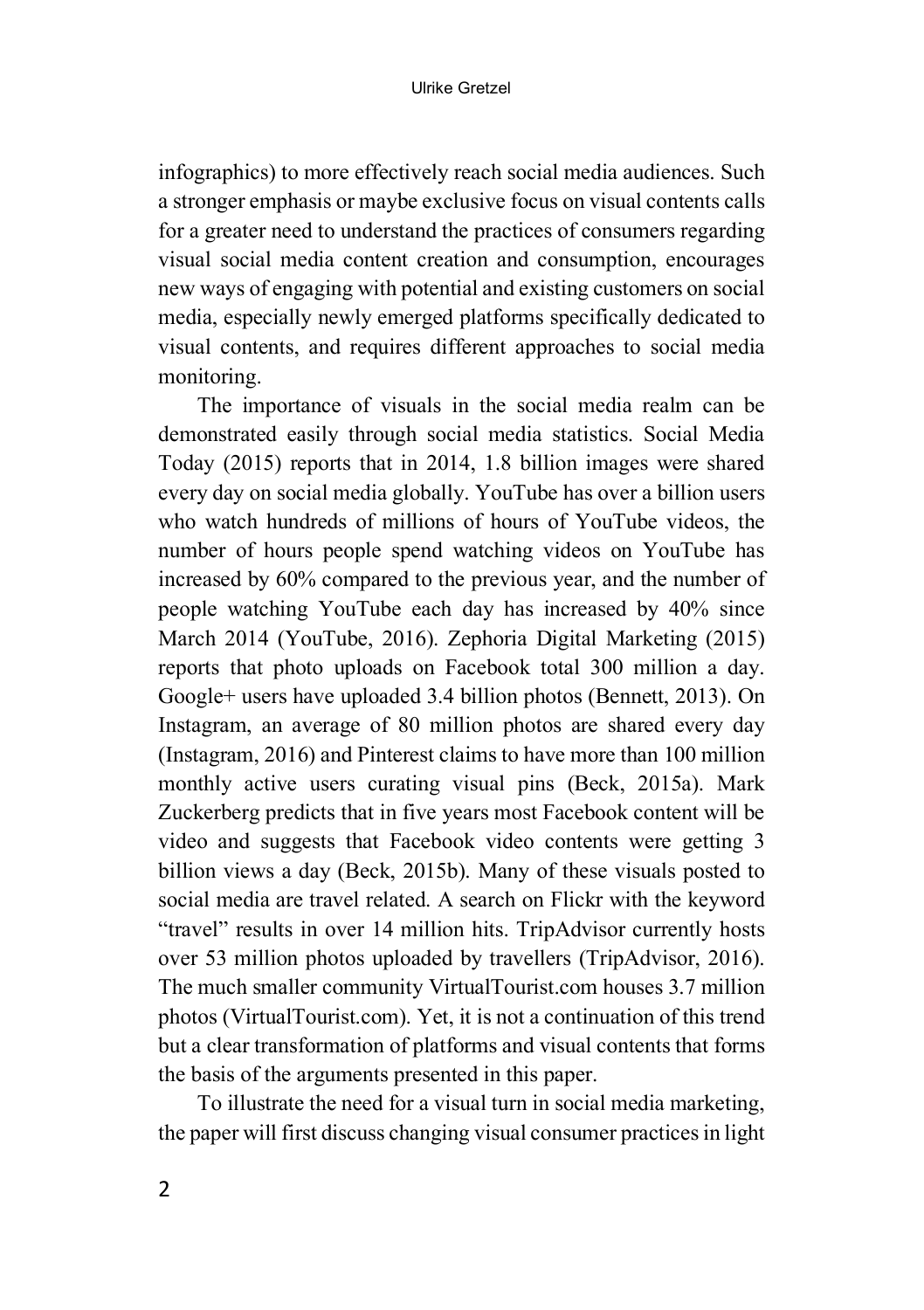of changing visual technologies. It will then portray changes in the visual social media landscape. Based on these elaborations, it will discuss implications for tourism marketing.

## **DIGITAL PHOTOGRAPHY, VIDEOGRAPHY AND WEARABLE TECHNOLOGIES**

Visual practices have always been an important aspect of tourism experiences and photography in particular has been extensively linked to the way tourists consume destinations and tourism products (Sontag, 1977; Scarles, 2013). There has also been recognition in the literature of how digital technologies and social media are changing tourist photography and tourists' resulting gazes (Urry & Larsen, 2011; Lo et al., 2011). The interplay between networked travel (encompassing a constant dialogue with real or imagined social media audiences) and networked cameras (either directly uploading or facilitating the upload to apps and social media) encourages the increasing production and sharing of visual contents. The role of the smartphone in facilitating the digital representation of tourism experiences, and specifically the quick uploading of visual materials to social media, has also been acknowledged (Wang, Park & Fesenmaier, 2012). Dinhopl and Gretzel (2016a) further name frontfacing cameras on smartphones and selfie-sticks as important technological developments that have influenced tourists' propensity to take photos as the self alone or in combination with its surrounding destinations renders an unlimited array of motives to capture and share.

Another important shift in photographic technologies was the introduction of filters and software to easily and instantaneously enhance photos. Pioneered by Instagram, filters made it not only possible but fashionable and maybe even expected to edit photos to make them extraordinary. Beautification software for selfies is now often integrated into Smartphones and also makes sure that every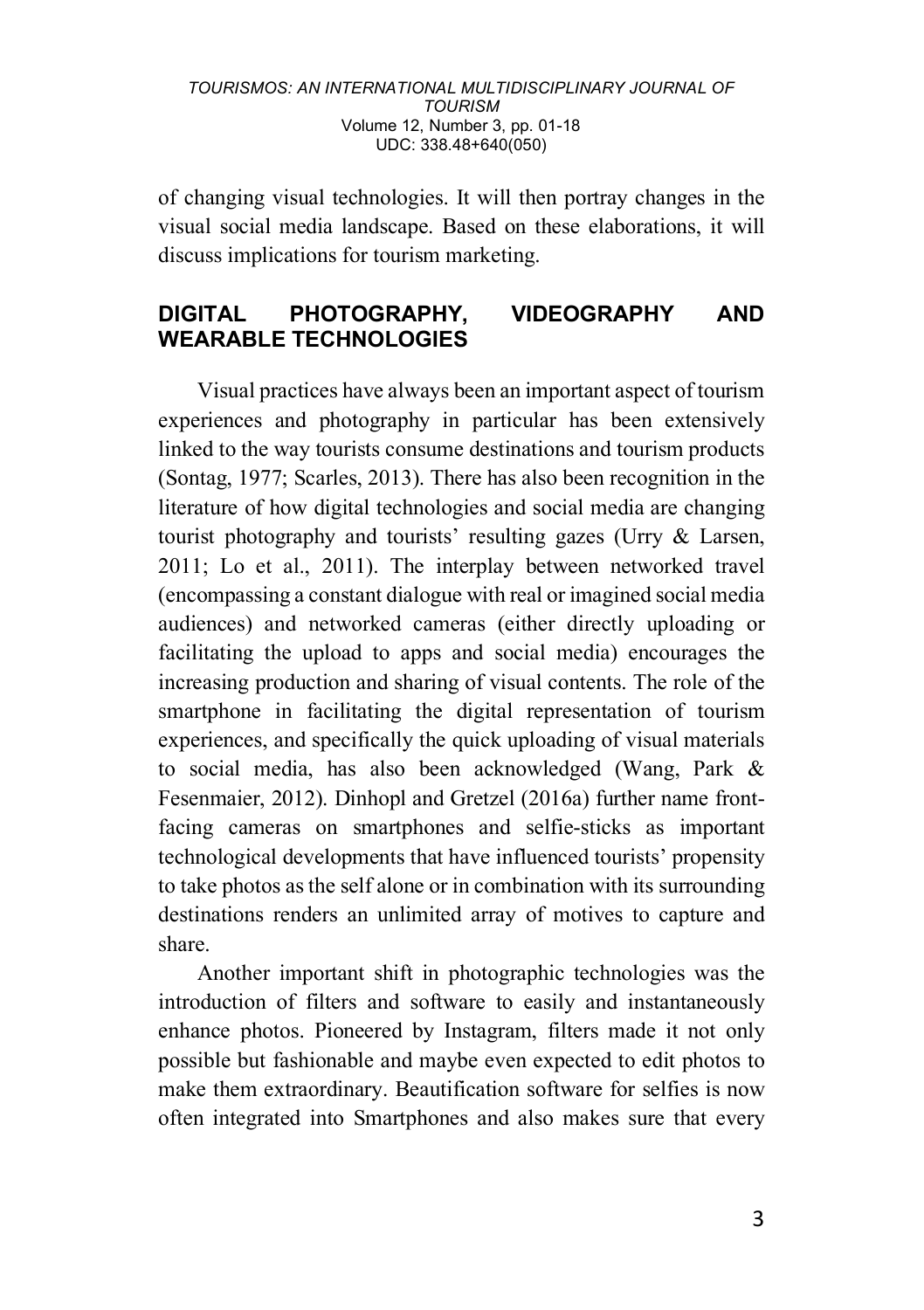picture taken becomes "share-worthy". Such technologies increasingly satisfy tourists' need for careful impression management on social media platforms (Lo & McKercher, 2015). A similar addition to the visual social media world was the introduction of Hyperlapse, an app that allows for easy production of timelapse photography, making it possible for average users to create extremely compelling visual contents.

While photography remains important, digital videography is on the rise. This phenomenon is not only based on ever greater storage capacities of devices and faster Internet speeds that allow for better uploading and video consumption experiences but was also fuelled by important developments in video camera technologies. Smaller and more powerful cameras that are increasingly wearable and also networked are encouraging consumers to move away from still photography to the much more expressive medium of video. GoPro with its wearable or equipment-mounted video cameras deserves a lot of credit in spurring this trend as it not only provided the technology to easily film while on the move but also promoted its "cool factor" among highly innovative action sport communities that quickly adopted it. Video technology is constantly evolving with cameras becoming ever more wearable, turning themselves on when they sense motion or being supported by drones. As a result, video recording can be continuous and tourists can freely immerse themselves in the experience while resting assured that everything is filmed.

Dinhopl and Gretzel (2016b) argue that tourist videography is fundamentally different from tourist photography in that it 1) allows for visual continuity; 2) combines multiple experience moments; 3) communicates a multiplicity of visual and audio cues; 4) permits the portrayal of motion and movement while creating the visual material; and, 5) supports different perspectives (e.g. point-of-view, selffacing, equipment-mounted and aerial). They also argue that tourist videography involves distinct visual practices such as high profile editing before content is posted online, a greater emphasis on motion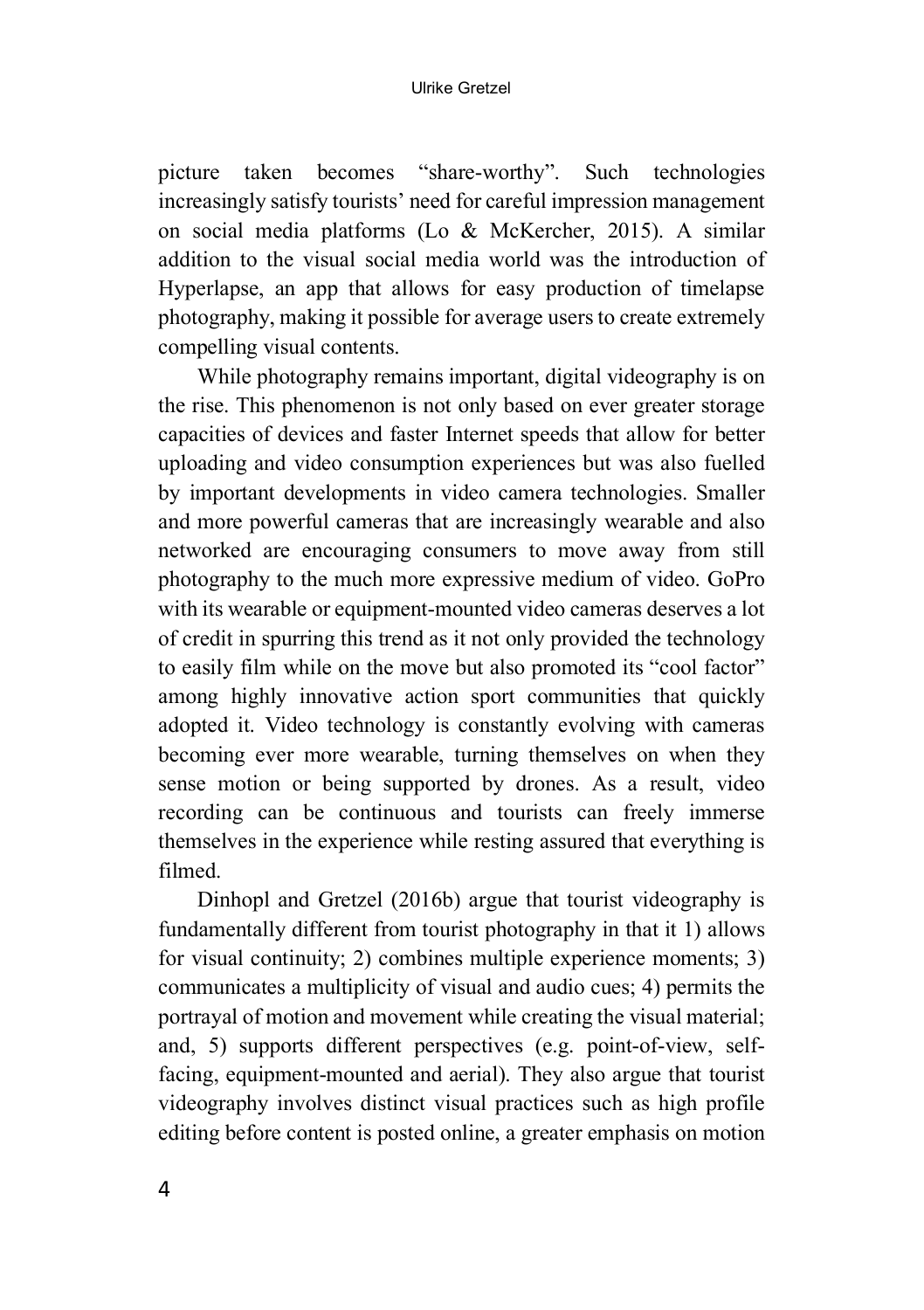and activity and a focus on storytelling due to the fact that narration can be easily integrated in the visual material. Chalfen (2014) proposes that the allure of wearable cameras for tourists lies in the ability "(1) to record 'exciting' even unexpected scenes of action […] (2) to record what the camera user sees while undertaking a particular unusual, difficult, and dangerous activity and (3) to record what the camera user actually looks like or how the camera user appears while actually participating in […] extreme sports" (p. 299). While the camera-related technologies facilitate the production of more and different visual contents, trends in social media provide important motivations for creating visuals and add interesting editing and communication/display options.

## **VISUAL SOCIAL MEDIA PLATFORM TRENDS**

The social media landscape is constantly changing and recent additions in terms of platforms and apps have noticeably been in favour of visual platforms. The latest version of Brian Solis's systematic map of the social media landscape (The Conversation Prism, 2016), divides visual social media platforms into three categories: 1) pictures; 2) video; and, 3) live-casting. These changes in the social media landscape are increasingly recognized and exploited by marketers. The 2015 Social Media Marketing Industry Report (Stelzner, 2015) indicates that video is increasingly becoming important to marketers, with 57% of the respondents indicating that they are using video in their marketing and 72% wanting to learn more about video marketing. The report further illustrates that while the traditional social media platforms like Facebook and Twitter remain the most important social media types on which marketers communicate, visual platforms such as Instagram are clearly on the rise. Importantly, over 50% of the surveyed marketers had plans to increase their Instagram and Pinterest marketing efforts. In addition, 71% use visuals and 57% use video contents in their social media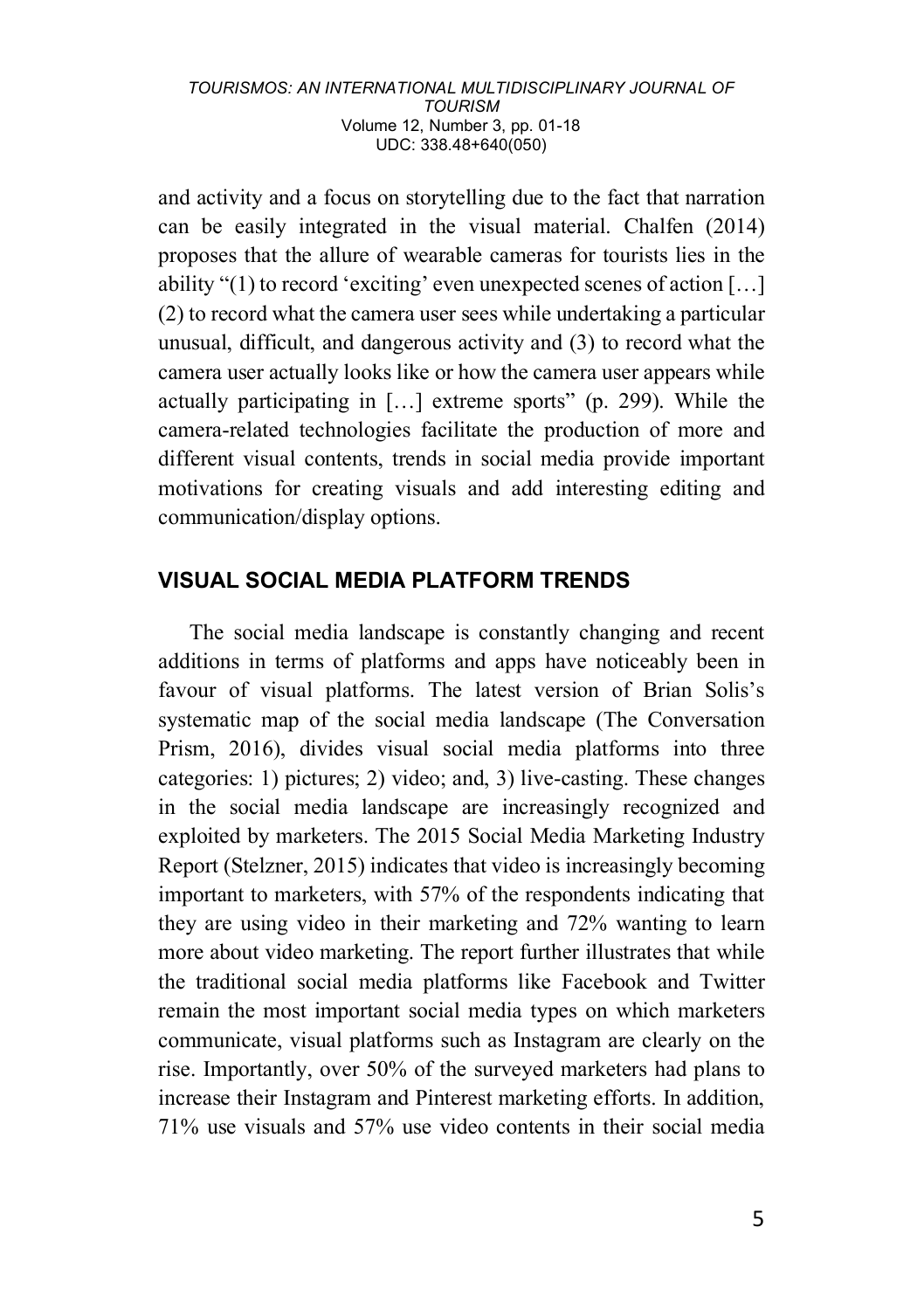marketing efforts and about three quarters of marketers plan to increase the use of visual and video contents.

The increasing interest of marketers in visual social media marketing is likely also due to the fact that visual content drives social media exposure and engagement as well as traffic to company website. SociallySorted (2014) reports that Pinterest is the second largest driver of traffic from social media sites. In 2013, photos on Facebook got up to seven times more Likes and ten times more Shares than text-based posts and 81 comments were made by users on Instagram images every second (Bennett, 2013). Recent statistics indicate that video is becoming even more important, with video posts being favorited by the Facebook news feed algorithm (Beck, 2015b). Achieving exposure and consumer engagement are becoming more and more critical as the social media space becomes increasingly crowded and general engagement levels with brands are dropping (Jarski, 2016).

## *VIDEO AND IMAGE SHARING PLATFORMS/APPS*

Instagram only emerged in 2010 but has since become a dominant player in the visual social media arena. Due to its 300 million active monthly users and its capability to run ads, it is currently used by 85% of top brands (Hootsuite.com, 2015). It now also has video capability and because of its acquisition by Facebook provides important cross-platform marketing opportunities. YouTube remains the most important player in terms of video sharing but Vimeo is also important, with 170 million monthly viewers (Smith, 2016a). Twitter's Vine is another video sharing platform that visual social media marketers have to consider. It has over 40 million members and five vines are tweeted every second (Richter, 2014). Smith (2016b) reports that 100 million people watch Vine videos each month and that the number of vine loops played daily amounts to 1.5 billion. SherpaSoftware (2013) suggests that visual social media marketers are increasingly embracing the short vine video format to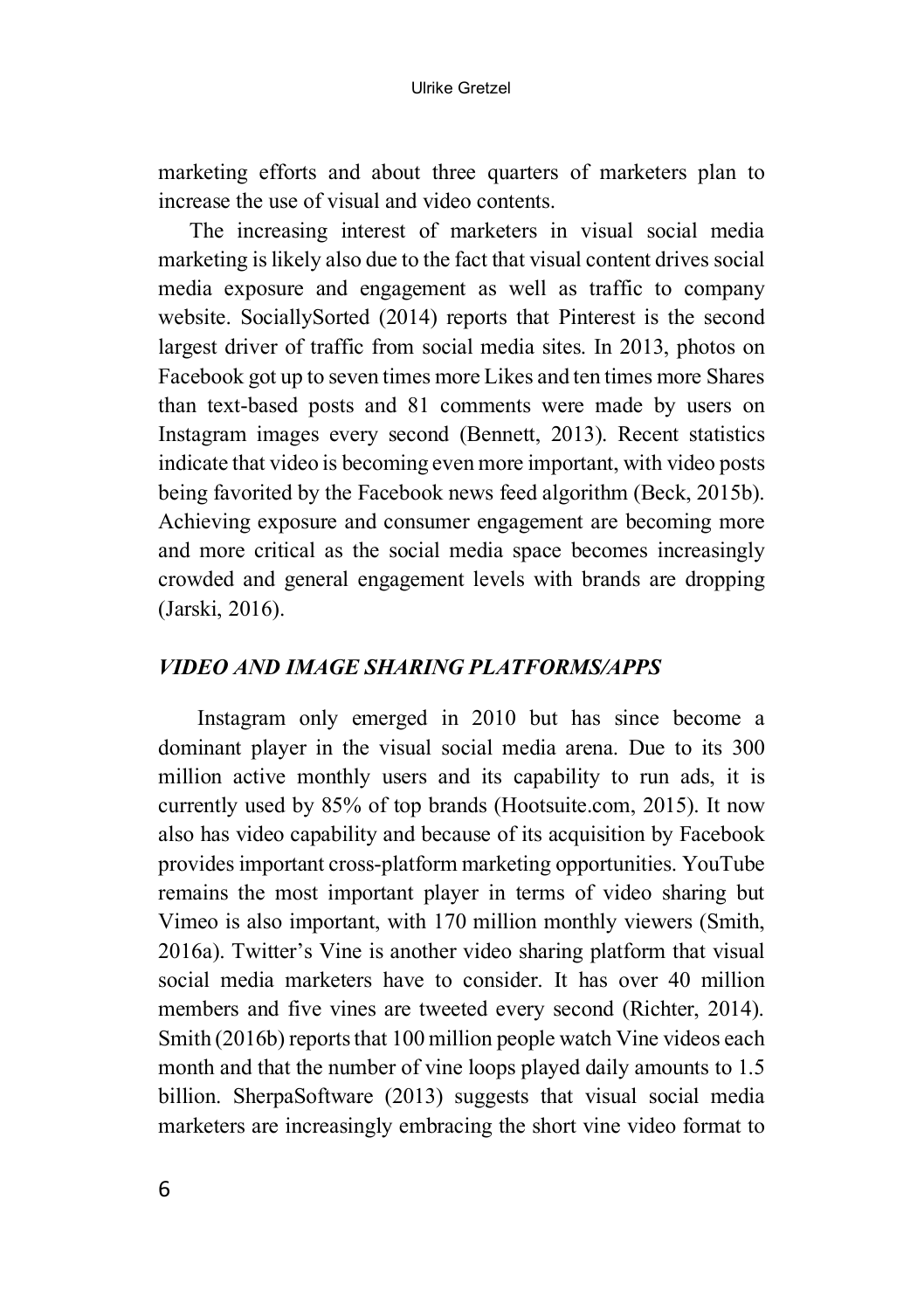communicate important information but also to distribute interesting and fun contents.

### *LIVE-STREAMING/LIVE-CASTING*

2015 was the year live-casting became mainstream, with applications such as Periscope, Facebook Live, Blab and Meerkat appearing on the social media map. Urban Dictionary defines livecasting as the act of broadcasting a live video stream directly from a mobile phone's camera to another source, for instance an app or a website. Periscope (2016) boasts having achieved a record 200 million broadcasts and 110 years of live video watched every day in its first year. Omnicore (2015a) indicates that there were 10 million Periscope users in 2015 and that Periscope is available in 25 languages. Meerkat is much less prominent with 2 million users in 2015 and only one language version but Omnicore (2015b) states that marketers find Meerkat engagement to be higher than on Periscope. Jenkins (2016) reports that low-cost 360 degree cameras combined with easy and cheap devices such as Google Cardboard will further push this live-streaming/casting trend, making the streaming experiences ever more immersive. Experts also expect that livestreaming video will allow marketers to be much more immediate and personal with their contents and connect with their audiences in new ways. Ultimately, these developments will allow marketers to humanize their brands and to deliver much more immediate and authentic content.

### *SNAPCHAT*

Snapchat is a messaging app that was created in 2011 and has experienced incredible growth in the last few years, especially among very young social media users. It permits the creation of short multimedia messages which can contain photos or short video. Solis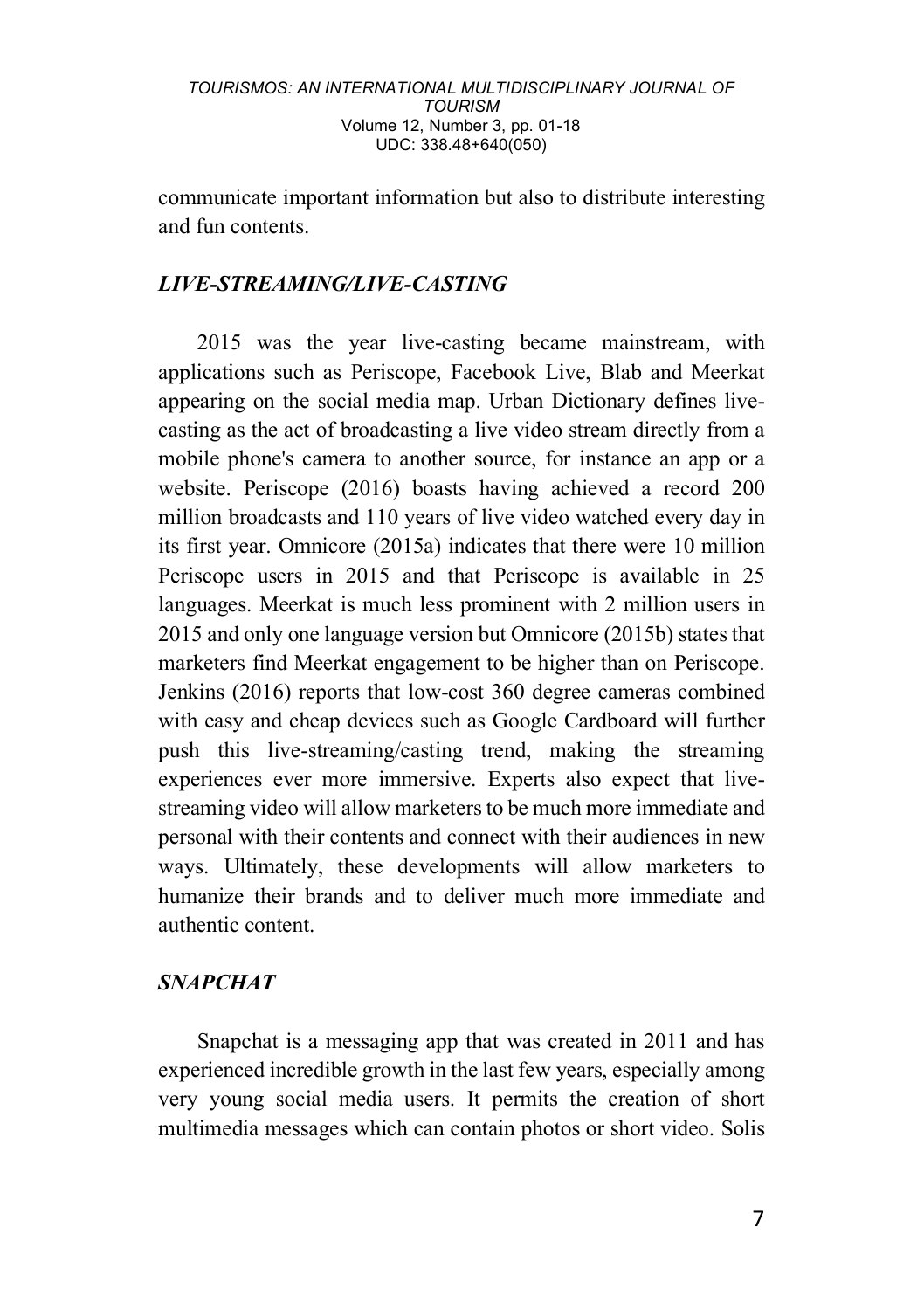#### Ulrike Gretzel

(The Conversation Prism, 2016) currently classifies it under "Picture"-focused platforms but one could argue that it deserves its own category as it not only combines the functions of many other platforms but also has distinctive characteristics. The unique feature of snapchat is that messages can only be displayed for a very short time (1 to 10 seconds) and then become inaccessible. Only very limited replays are possible and users are notified if someone takes a screenshot of their message. The messages (snaps) can be sent privately or posted to the semi-public My Story feature, which chronologically displays posts to those users that were granted access to the story. Snapchat also offers a video chat function. While initially mostly used for sexting, it has now become a widely popular platform used for general communication and entertainment purposes.

Wikipedia (2016) provides a timeline of important steps in the development of the platform. In 2014, Snapchat added a Live Stories function, which allows users to post when they are at a specific event or location. Snapchat then curates the snaps and makes them available for about 24 hours. Snapchat has featured music and cultural events as well as different cities around the world through its Live Stories function, which makes it especially important for tourism marketers. It was also in 2014 that it added so-called geofilters, which are graphical overlays that can be added to images if the user is within a certain geographical area. This feature is also of significance to tourism marketers who can create destination or property-specific, branded content for users to apply to their snaps. In 2015, Snapchat added so-called "selfie lenses". Using sophisticated imagerecognition technology, lenses allow users to enhance their photo and video messages with fun animations that are overlayed onto their faces. Snapchat further allows its users to add short text captions to their snaps.

Snapchat usage statistics are astonishing. Snapchat (2016) reports that it currently has over 100 million daily active users, of which over 60% create content every day. It further indicates that the platform has over 8 billion video views every day. Mediakix.com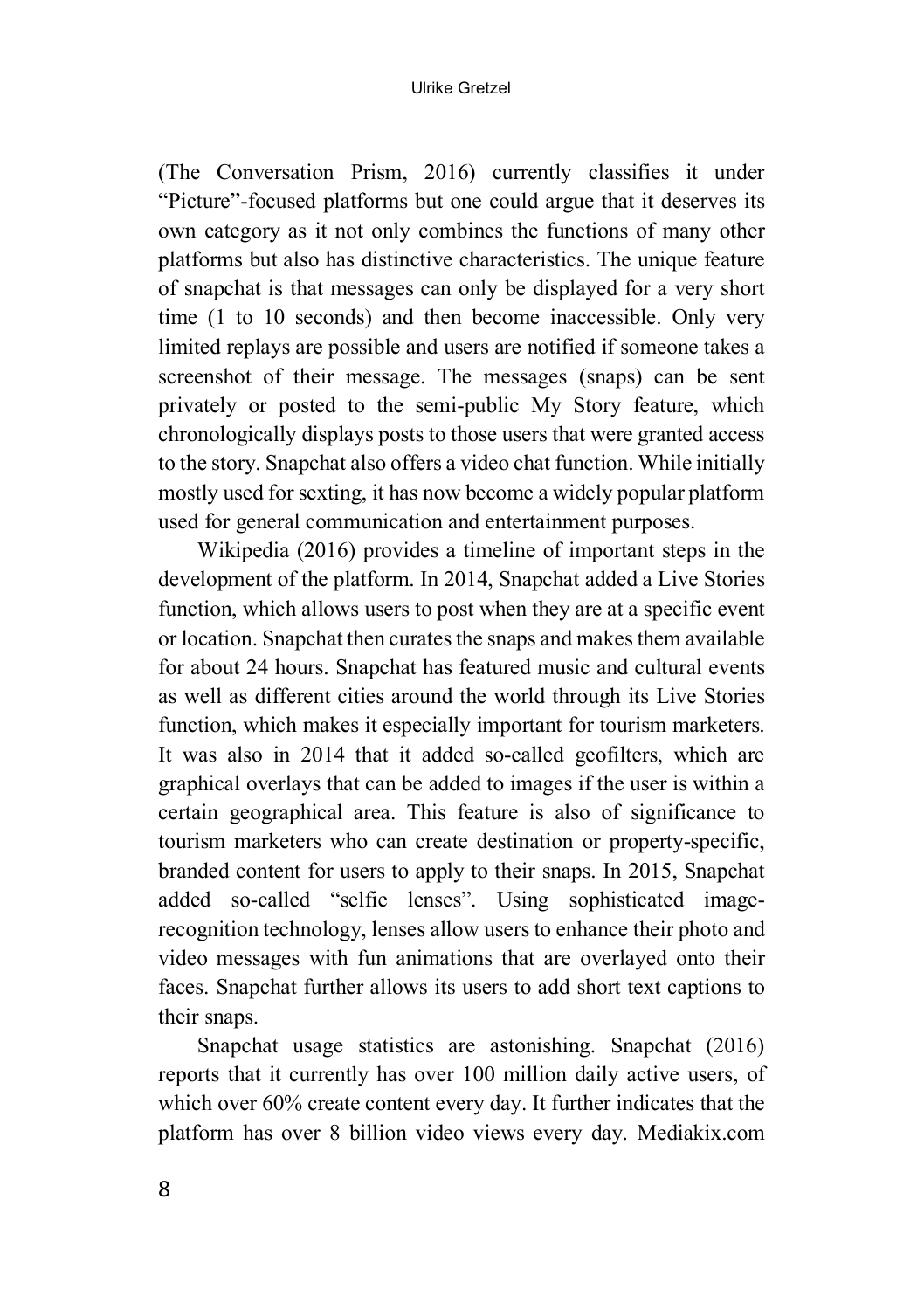(2016) describes the incredible growth of the platform, stating that Snapchat's daily video views grew 350 percent within the last year. It further claims that Snapchatters send 700 million snaps each day.

While consumers are increasingly flocking to Snapchat, social media marketers remain somewhat reluctant to adopt it (Stelzner, 2015 reports that only 2% currently use it) as questions regarding the rules of engagement and return on investment are not yet answered. However, Live Stories has been praised as an incredible advertising opportunity as the 10 second ads integrated in Live Stories can attract as many as 20 million viewers in a 24 hour period (Business Insider Australia, 2015). Mediakix.com (2016) suggests that marketers can use the platform not only for targeted videos but also coupons, contests, behind the scene reports, employee introductions and new product sneak peeks.

## **IMPLICATIONS FOR TOURISM MARKETING**

These developments regarding visual social media add more complexity to the already complicated social media landscape that tourism marketers have to navigate. Yet, given the multi-sensory nature of tourism experiences tied to distinct geographical areas, these trends also create incredible opportunities specifically for tourism marketers. However, in order to seize the potential of visual social media marketing, tourism marketers need to better understand tourists' visual practices, rethink their content creation strategies and develop new ways of measuring advertising effectiveness suitable for the newly emerging visual social media platforms.

### *UNDERSTANDING USER BEHAVIOURS*

Photos and videos were mementos of tourism experiences and their physical manifestations (album, videotape, framed photo print) were important keepsakes. Now they are communication media and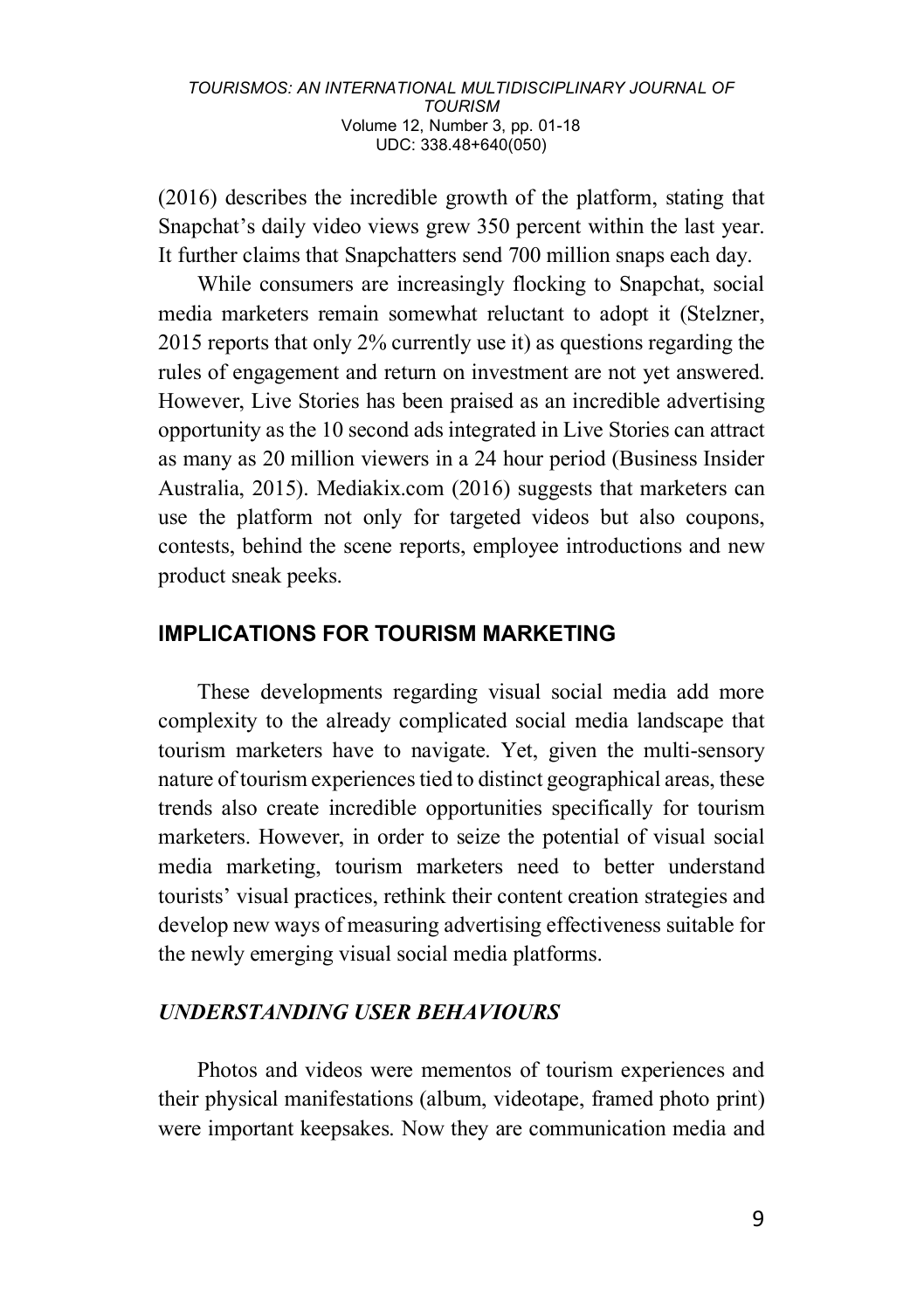#### Ulrike Gretzel

in the case of Snapchat they are ephemeral messages. New technologies and platforms thus fundamentally change the photographic practices of tourists. Charteris, Gregory and Masters (2014) point out that they are fundamental to identity creation as individuals are deeply shaped by the opportunities for discourse available to them. At a more pragmatic level, they also change social media habits, expectations regarding visual contents and relationships with brands/marketing messages. These changes are extremely dynamic and therefore require marketers to constantly monitor shifts in consumer trends. Behaviours and practices are becoming increasingly specific and therefore require more equipment- as well as platform-focused research. The success of visual social media marketing critically depends on such intricate knowledge of the visual sharing and consumption of travel-related contents across the ever growing number of platforms available. Once the needs and behaviours are understood, they can be managed and maybe even influenced to the advantage of the tourism operator or destination. Many tourism marketers were able to swiftly move their traditional visual practices based on print and TV advertising to Facebook, Twitter, YouTube and Instagram. Yet, developments such as Snapchat and Livecasting demand completely new approaches. In many ways, users (and especially young users) are way ahead of marketers in their abilities to take advantage of the possibilities these new platforms offer. It is crucial for tourism marketers to catch up with such user trends in order to stay relevant in the crowded social media advertising space.

## *(CO-)CONSTRUCTING VISUAL CONTENTS*

Literature on tourism photography has traditionally assumed that tourists' photographic practices are highly choreographed by the industry and very much influenced by the images communicated by tourism marketers (Chalfen, 1979). Social media and digital camera technologies have changed this notion tremendously. Consumers are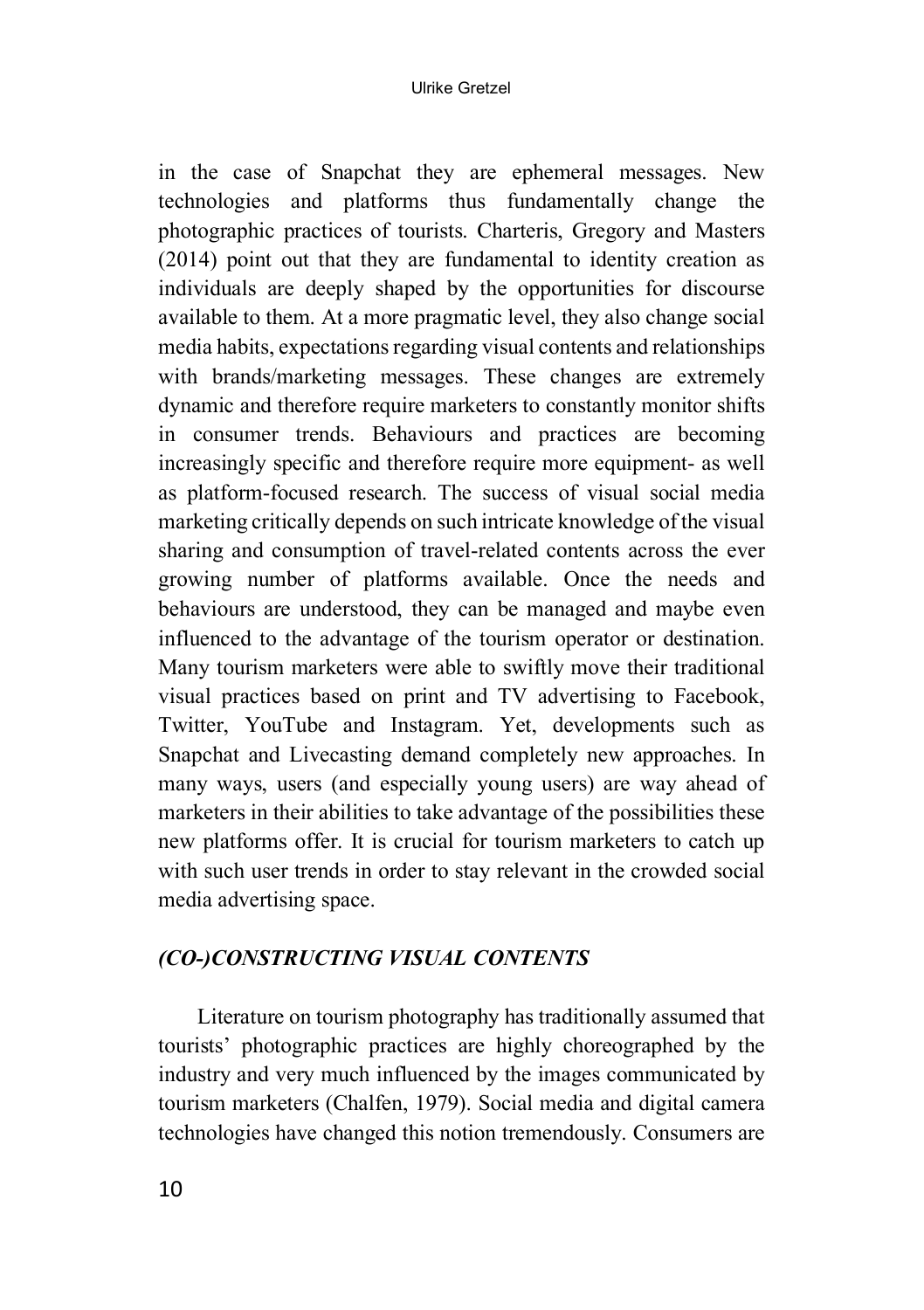now driven by what is shareable and helps them portray desirable selves (Lo & McKercher, 2015). This leaves tourism marketers with the question of what their role is in these consumer-driven social media conversations and how to still manage brand images.

The good news is that while these technologies give consumers ever greater opportunities to produce and share a diverse array of visual contents, they also provide marketers with new avenues for content (co-)creation. This not only involves the curation and reposting of consumer-generated contents but also the active coconstruction of visuals with consumers. As far as curation is concerned, Ashley and Tuten (2015) find that the success of social media marketing campaigns correlates with the presence of incentives for sharing contents. Dinhopl and Gretzel (2016a; 2016b) report on destinations involved in true co-construction efforts encompassing the redefinition of the "photo spot" by offering tourists maps of selfiespots around the property or destination, planting props to encourage engagement with destination logos/mascots while filming videos, and even creating attractions focused on encouraging the creation of compelling visual social media marketing materials.

Some of the tourism marketer efforts are especially innovative. Tourism New Zealand was the first tourism marketing team to take advantage of drone-mounted video. Tourists were filmed while enjoying the ski slopes of New Zealand and could request their dronie (a drone-based selfie) video to be emailed to them. Tourism New Zealand encouraged the sharing of these videos on social media platforms with the hashtag #NZDronie, ensuring that the campaign led to considerable social media buzz (International Business Times, 2014). Tourism Australia in late 2015 equipped several social media influencers with GoPro cameras and selfie-sticks to film Sydney from the tourist point of view. The videos were then projected onto the pillars of the iconic Sydney Harbour Bridge during the New Year's Eve celebrations, confirming that the content was of such high quality and so compelling that it could be shown in such large formats and to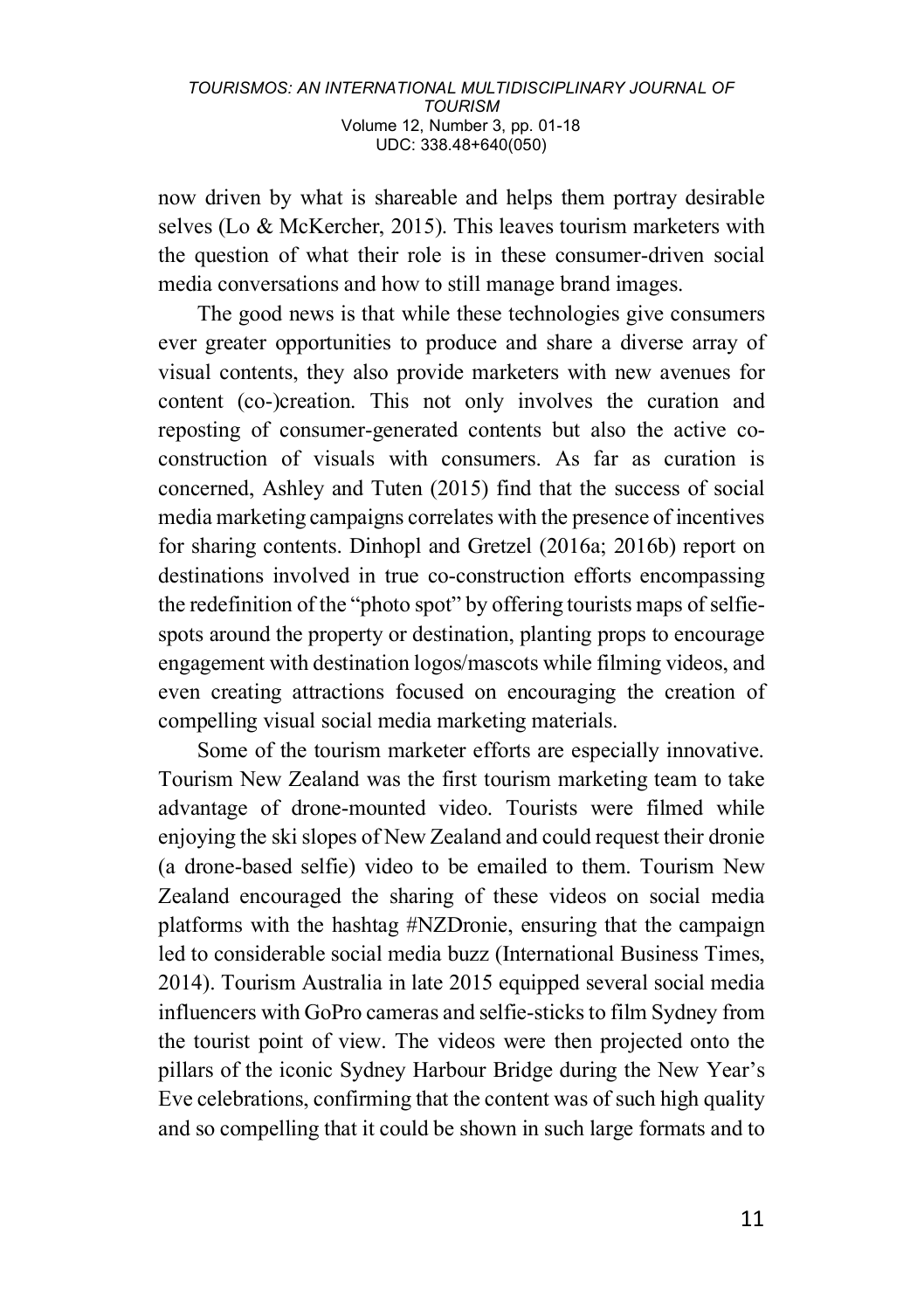a worldwide audience. Skift (2016) reports that this allowed Tourism Australia to quickly produce content and successfully shift its photography-based user-generated content strategies on Facebook and Instagram to a new medium. Tourism Australia also used mounted cameras in tourism hot spots in 2015 to help Japanese travellers take "GIGA Selfies" (News.com.au, 2015). This included developing an app that allows tourists to trigger mounted cameras that zoom in and out while standing in marked selfie spots, capturing the tourists as well as the surrounding destination. Such strategies make it possible for destinations to remain a relevant and identifiable component of tourist-created visuals, counter-acting the selfie-trend identified by Dinhopl and Gretzel (2016a) of destinations becoming increasingly unidentifiable and moved to the background in tourist photographs. Similarly, producing relevant geofilters for Snapchat allows tourism marketers to put themselves back into the usergenerated contents and to create value for the consumers by enhancing their photos.

The visual technologies and platforms further allow tourism marketers themselves to quickly and cheaply produce ever more and more engaging visual content and to share such contents in different ways. Photo stories on Snapchat, livestreaming at events, compelling Pinterest boards and exciting videos allow tourism marketers to experiment with different media and platforms in order to tell their story in different ways and to different audiences.

## *MONITORING VISUAL SOCIAL MEDIA PLATFORMS*

Marketers have traditionally relied on hashtags, picture captions and @mentions to integrate visual contents into their traditional social media listening and monitoring efforts. However, more and more visual content is posted without text-based explanations, making it ever harder for brands to track their reputation online. This has spurred technological developments in the form of social media monitoring software that can track and analyse visuals. For instance,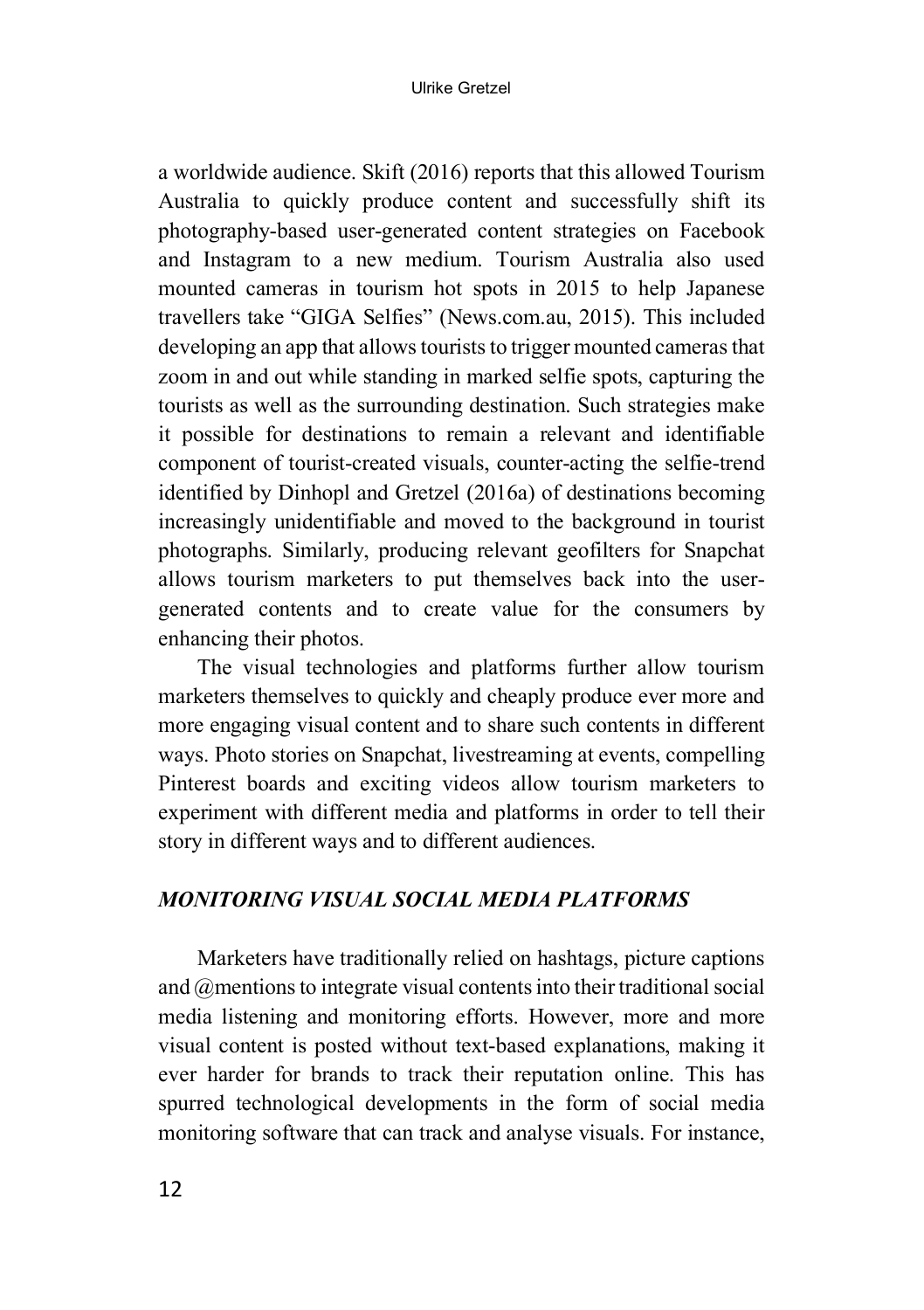the social media listening platform Sysomos has recently introduced Sysomos Gaze, a tool that uses advanced machine learning techniques to recognize logos, products and people. Similarly, the Massachusetts Institute of Technology (MIT) developed a visual search engine called Ditto, which is able to scrutinize user-generated contents such as selfies for marketer-relevant cues like logos, scenes, and sentiment (e.g. detecting whether the person smiles in the picture) (Wall Street Journal, 2014).

Video and visual platforms are also changing who the influencers are. While tourism marketers have focused on bloggers as opinion leaders that can effectively spread contents to a wider audience, they now need to consider vloggers and Instagrammers. Mashable (2015) publishes lists of instagrammers to follow for travel related inspiration. Social Media Week (2015) explains that the extremely high engagement rates on Instagram have made its most prolific users high earning professionals of great interest to marketers. Destinations are now staging Instameets (gatherings inviting Instagrammers to explore destinations) to encourage those with high numbers of devoted followers to produce compelling images of the destination. For tourism marketers, this means constantly monitoring who the influencers are on the various trending visual platforms. Various sources now post statistics on the "top users" of visual platforms to help marketers identify relevant influencers.

A specific challenge lies in monitoring visual contents produced and shared in private on Facebook or via private platforms/messaging apps such as Snapchat. Jenkins (2016) forecasts that marketers will have to earn permission from users to become part of their private social media conversations and will have to learn how to engage with users in such settings.

## **CONCLUSION**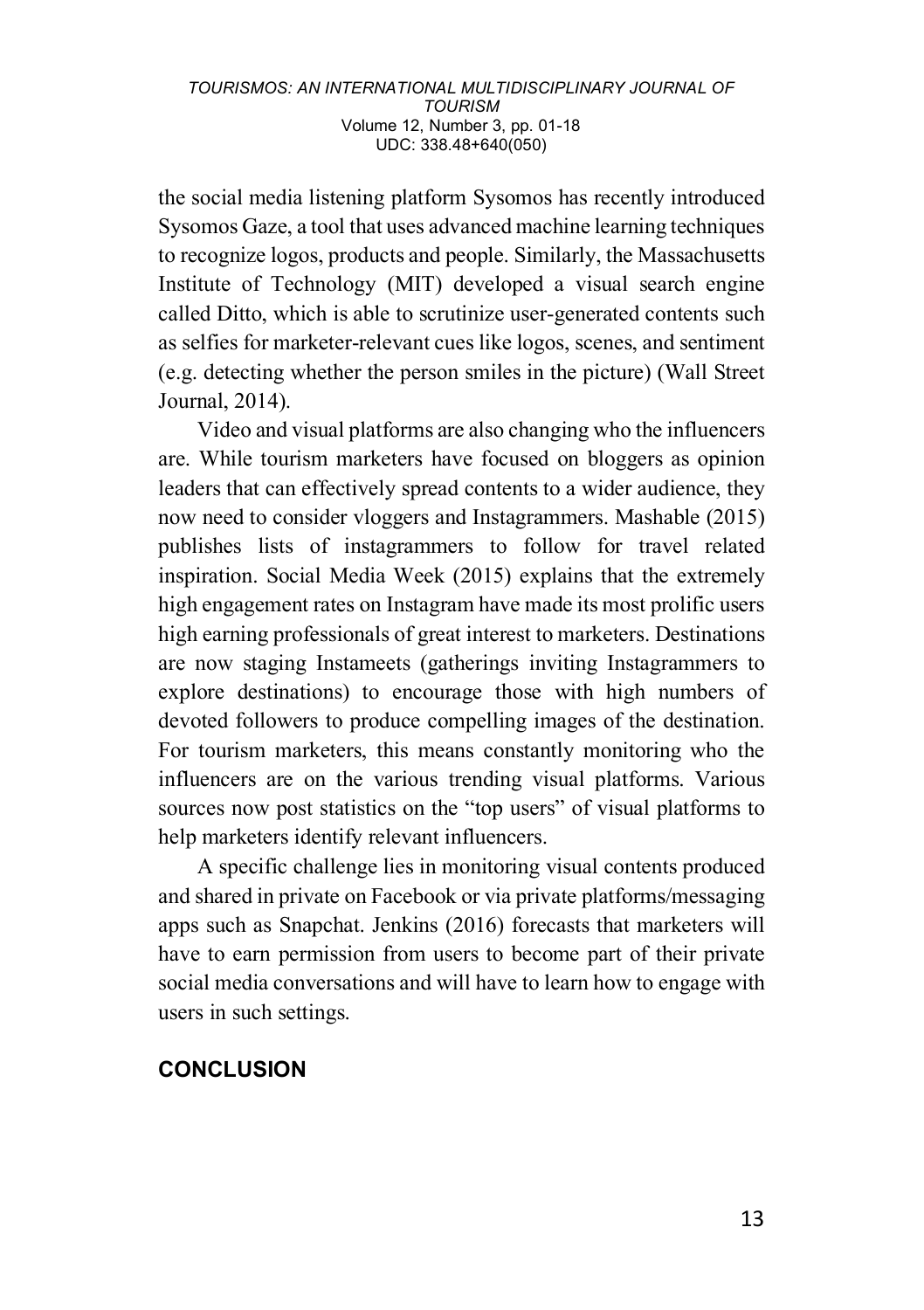The Social Media Examiner predicts that visual marketing will continue to grow and that it will become increasingly critical for marketers to customize visual content for each social media platform and to use visual content as the anchor that drives cross-platform engagement (Jenkins, 2016). Visual social media marketing therefore goes beyond including images in social media posts; instead, it requires developing a comprehensive visual strategy that takes into account where and how their target consumers want to engage with visual contents. Ultimately, the push towards visual social media marketing is a matter of needing to find better ways to engage consumers, which is something a large majority (91%) of social media marketers struggle with (Stelzner, 2015).

While there are best practice case studies and limited engagement statistics, there is a dearth of reliable information on what visual social media marketing strategies are most persuasive on which of the many existing platforms. There is also a lack of conceptual work that classifies visual contents, visual content creation behaviours and visual social media marketing initiatives. This paper only provided a first glimpse at the phenomenon, aimed at underlining the importance of visual trends in the social media field.

### **REFERENCES**

- Ashley, C., & Tuten, T. (2015). Creative strategies in social media marketing: An exploratory study of branded social content and consumer engagement. Psychology & Marketing, 32(1), 15-27.
- Beck, M. (2015a). Pinterest Says It Has 100 Million Monthly Active Users. Accessed online (December 8, 2015) at: http://marketingland.com/pinterest-says-it-has-100-million-monthlyactive-users-143077.
- Beck, M. (2015b). Reversal of Facebook: Photo Posts Now Drive Lowest Organic Reach. Accessed online (March 10, 2015) at: http://marketingland.com/want-maximum-reach-facebook-dont-postphotos-118536.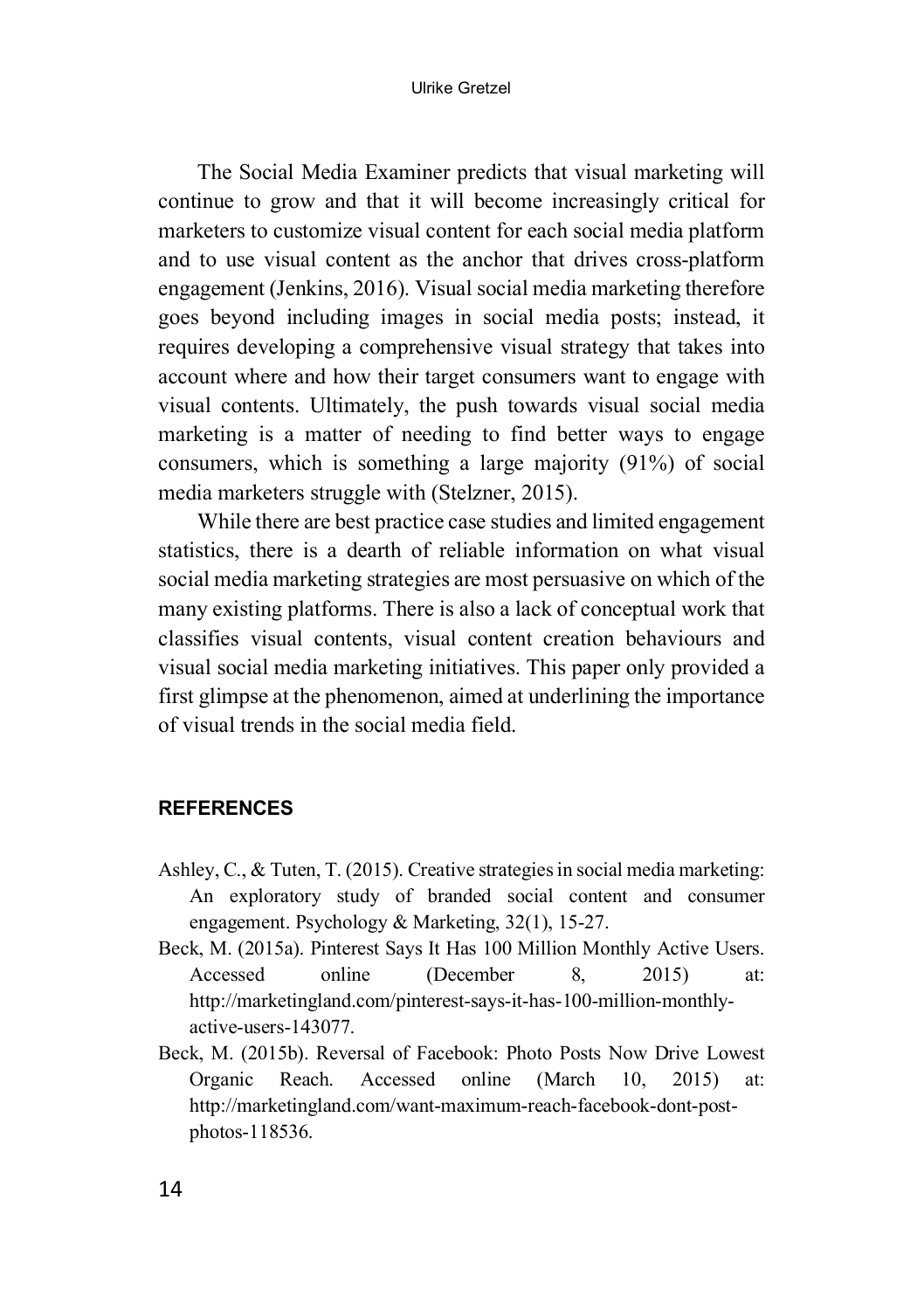- Bennett, S. (2013). What Is Visual Social Media Marketing (And How Does It Raise Engagement)? Accessed online (January 5, 2016) at: http://www.adweek.com/socialtimes/visual-social-marketing/479112.
- Business Insider Australia (2015). Snapchat's Live Stories feature can reportedly make \$400,000 from 10-second ads. Accessed online (April 5, 2016) at: http://www.businessinsider.com.au/snapchat-live-stories-10 second-ad-can-generate-400000-2015-6?r=US&IR=T.
- Chalfen, R. (1979). Photography's Role in Tourism: Some Unexplored Relationships. Annals of Tourism Research 6(4): 435-447.
- Chalfen, R. (2014). 'Your panopticon or mine?' Incorporating wearable technology's Glass and GoPro into visual social science. Visual Studies, 29(3), 299-310.
- Charteris, J., Gregory, S., & Masters, Y. (2014). Snapchat 'selfies': The case of disappearing data. In B. Hegarty, J. McDonald, & S.-K. Loke (Eds.), Rhetoric and Reality: Critical perspectives on educational technology. Proceedings of the ascilite conference in Dunedin, New Zealand 2014 (pp. 389-393).
- Dinhopl, A., & Gretzel, U. (2016a). Selfie-taking as touristic looking. Annals of Tourism Research, 57, 126-139.
- Dinhopl, A., & Gretzel, U. (2016b). Conceptualizing tourist videography. Information Technology & Tourism, 15(4), 395-410.
- Hootsuite.com (2015). A Long List of Instagram Statistics and Facts (That Prove Its Importance). Accessed online (April 5, 2016) at: https://blog.hootsuite.com/instagram-statistics-for-business/.
- Instagram (2016). Stats. Accessed online (March 15, 2016) at: https://www.instagram.com/press/.
- International Business Times (2014). 'Dronies' to Become Latest Trend as Tourism New Zealand Buys Drone to Record Tourists' Videos. Accessed online (November 18, 2015) at: http://www.ibtimes.com.au/droniesbecome-latest-trend-tourism-new-zealand-buys-drone-record-touristsvideos-1348013.

Jarski, V. (2016). The State of Social Media Marketing. Accessed online (January 5, 2016) at: http://www.marketingprofs.com/chirp/2016/29075/the-state-of-socialmedia-marketing-infographic.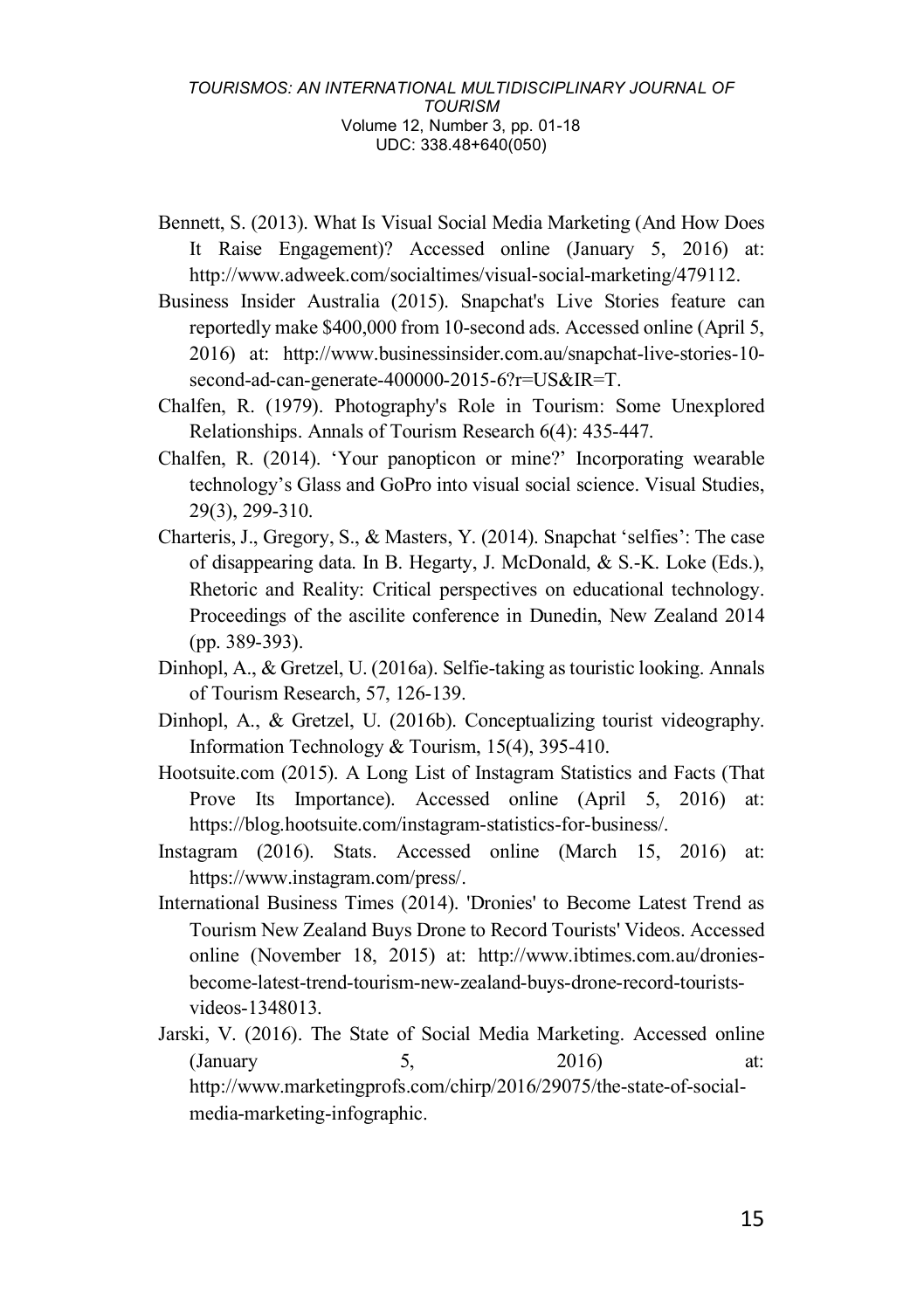- Jenkins, L. D. (2016). 2016 Social Media Marketing Predictions from the Experts. Accessed online (January 29, 2016) at: http://www.socialmediaexaminer.com/2016-social-media-marketingpredictions-from-the-experts/.
- Lo, I. S., & McKercher, B. (2015). Ideal image in process: Online tourist photography and impression management. Annals of Tourism Research, 52, 104-116.
- Lo, I. S., McKercher, B., Lo, A., Cheung, C., & Law, R. (2011). Tourism and online photography. Tourism Management, 32(4), 725-731.
- Mashable (2015). 12 Instagrammers who will make you want to drop everything and travel the world. Accessed online (October 26, 2015) at: http://mashable.com/2015/06/05/inspiring-travelinstagrammers/#t2ED9FWxPEqh.
- Mediakix.com (2016). The 10 Snapchat Statistics Marketers & Advertisers Need to Know in 2016. Accessed online (April 6, 2016) at: http://mediakix.com/2016/01/snapchat-statistics-2016-marketers-needto-know/.
- News.com.au (2015). Tourism Australia launches 'GIGA Selfie', the world's biggest selfie for Japanese tourists. Accessed online (March 2, 2016) at: http://www.news.com.au/travel/tourism-australia-launches-giga-selfiethe-worlds-biggest-selfie-for-japanese-tourists/newsstory/88043b298d4a1cf673b3a422777b016f.
- Omnicore (2015a). Periscope by the Numbers: Stats, Demographics and Fun Facts. Accessed online (April 1, 2016) at: http://www.omnicoreagency.com/periscope-statistics/.
- Omnicore (2015b). Meerkat by the Numbers: Stats, Demographics and Fun Facts. Accessed online (April 1, 2016) at: http://www.omnicoreagency.com/meerkat-statistics/.
- Periscope (2016). Year One. Accessed online (April 5, 2016) at: https://medium.com/@periscope/year-one-81c4c625f5bc#.5l6ru2z72.
- Richter, F. (2014). Key Facts on Vine Usage. Accessed online (April 7, 2016) at: https://www.statista.com/chart/2456/key-facts-on-vine-usage/.
- Scarles, C. (2013). The ethics of tourist photography: tourists' experiences of photographing locals in Peru. Environment and Planning: Society and Space 31(5): 897-917.
- SherpaSoftware (2013). Social Media Statistics for 2013: How Vine Became a Game Changer. Accessed online (April 5, 2016) at: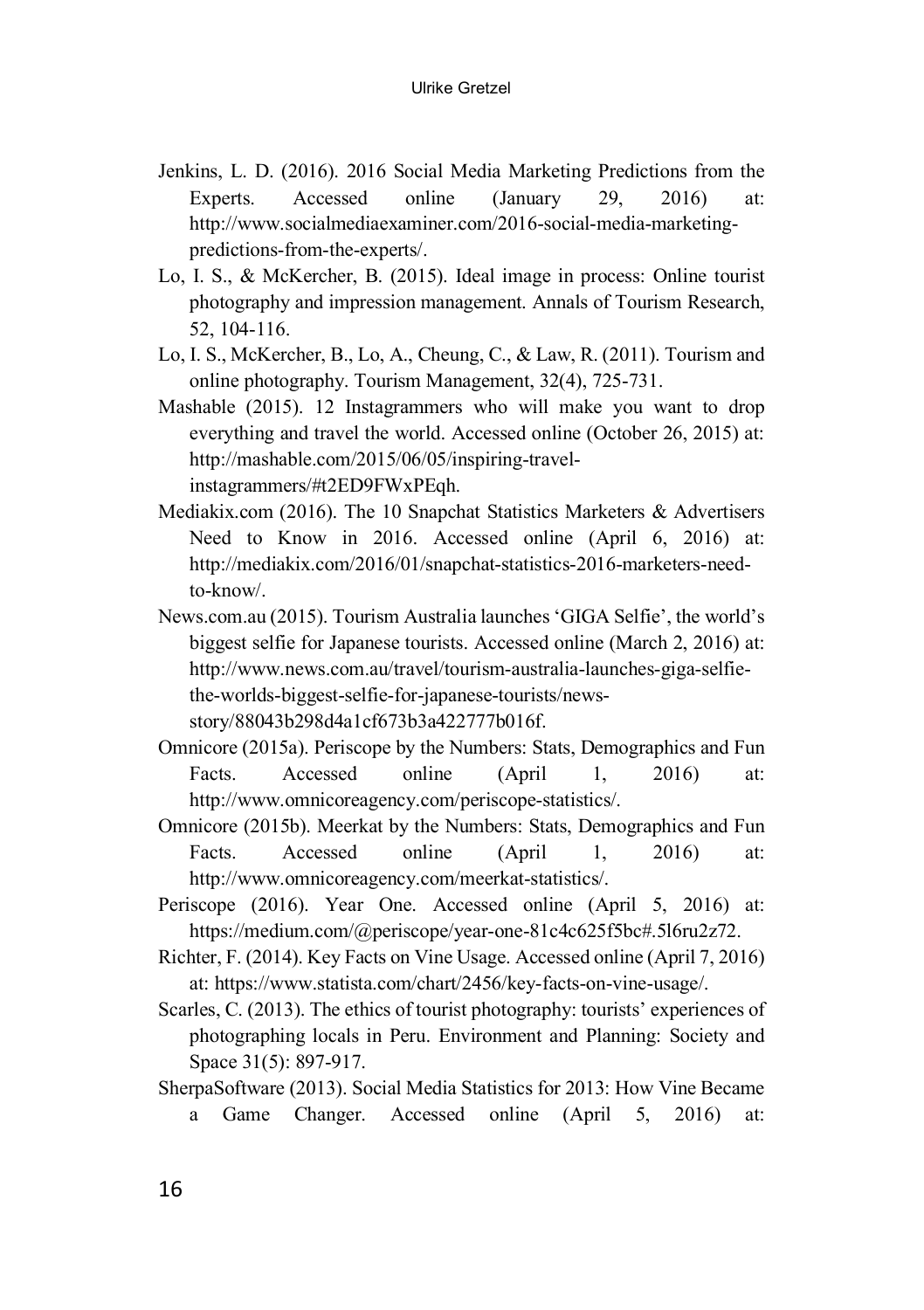http://www.sherpasoftware.com/blog/social-media-statistics-for-2013 how-vine-became-a-game-changer/.

- Skift (2016). Australia Tourism Turns to User-Generated GoPro Films for New Year's Eve Bash. Accessed online (April 1, 2016) at: http://tinyurl.com/j2ckkg4.
- Smith, C. (2016a). By the Numbers: 10 Interesting Vimeo Statistics. Accessed online (April 6, 2016) at: http://expandedramblings.com/index.php/vimeo-statistics/.
- Smith, C. (2016). By the Numbers: 25 Amazing Vine Statistics. Accessed online (April 6, 2016) at: http://expandedramblings.com/index.php/vinestatistics/.
- Snapchat (2016). Advertising. Accessed online (April 5, 2016) at: https://www.snapchat.com/ads.
- Social Media Today (2015). Forget Text-Based Data: Here Comes Image-Based Data. Accessed online (October 27, 2015) at: http://www.socialmediatoday.com/technology-data/aag/2015-10- 21/forget-text-based-data-here-comes-image-based-data.
- Social Media Week (2015). "Instagrammer" Is Now A Six-Figure Job. Accessed online (October 26, 2015) at: http://socialmediaweek.org/blog/2015/02/instagrammer-now-six-figurejob/.
- Socially Sorted (2014). Pinterest Now 2nd Largest Driver of Traffic and What This Means For Your Business. Accessed online (January 2, 2016) at: http://sociallysorted.com.au/pinterest-now-2nd-largest-driver-oftraffic/.
- Sontag, S. (1977). On Photography. New York: Delta Books.
- Stelzner, M. A. (2015). 2015 Social Media Marketing Industry Report: How Marketers Are Using Social Media to Grow Their Businesses. Accessed online (April 5, 2016) at: http://www.socialmediaexaminer.com/socialmedia-marketing-industry-report-2015/.
- The Conversation Prism (2016). The Conversation Prism Version 4.0. Accessed online (April 3, 2016) at: https://conversationprism.com/.
- TripAdvisor (2016). Fact Sheet. Accessed online (February 2, 2016) at: https://www.tripadvisor.com.au/PressCenter-c4-Fact\_Sheet.html.
- Urban Dictionary (2009). Live-casting. Accessed online (April 5, 2016) at: http://www.urbandictionary.com/define.php?term=livecasting.